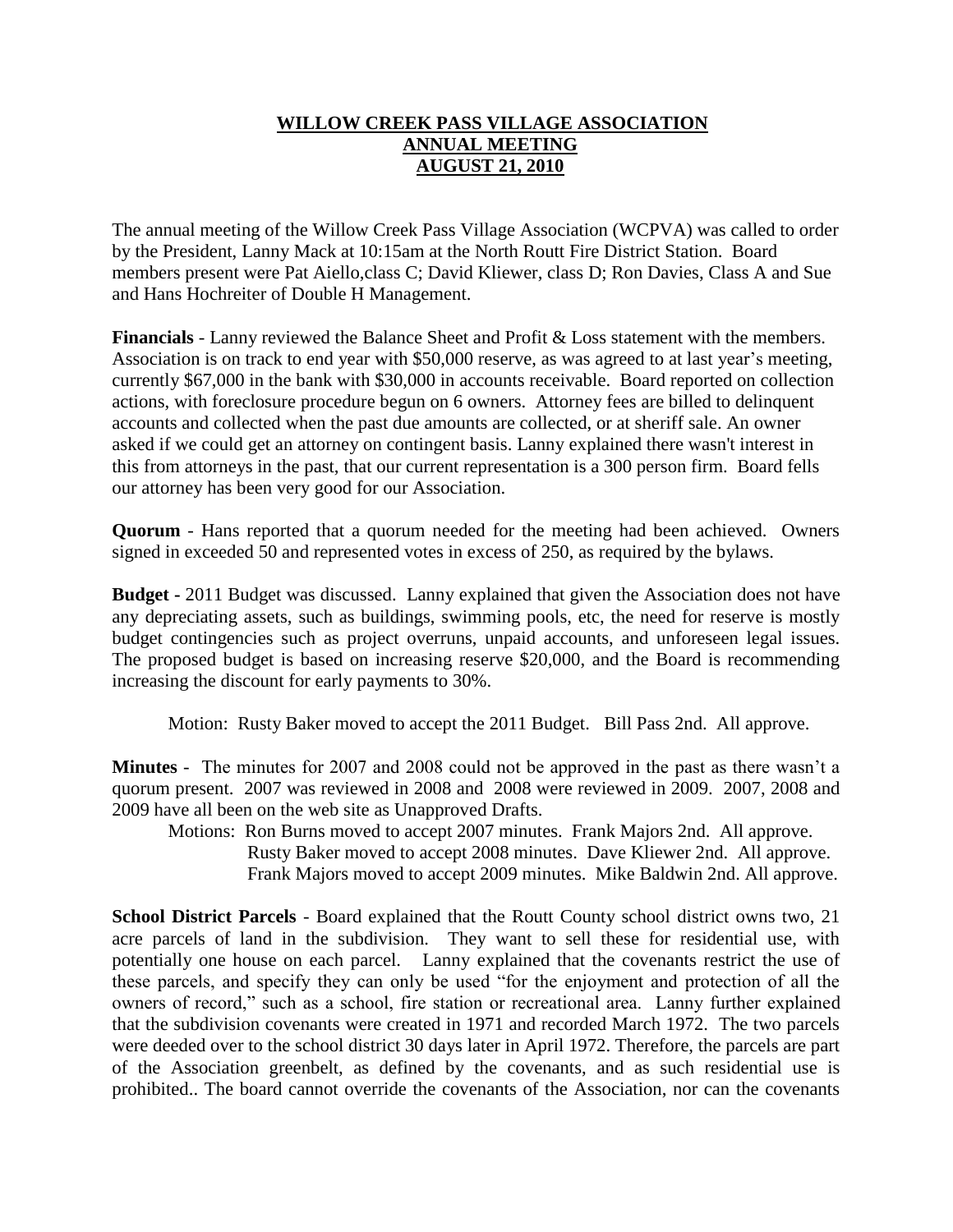be changed at an annual meeting. In order to change this restriction, it would require a majority vote of all property owners, as well as approval with Routt County Commissioners. Lanny suggested the community could do one of the following: 1) do nothing, and the parcels would remain restricted but privately owned. This would restrict community access, trails, ,etc, but also would prohibit residential use. 2) solicit all members for a covenant change which is costly and time consuming, or 3) HOA could buy the parcels which would make them community greenbelt parcels. They are currently listed for \$135,000 each, based on being residential properties.

Dave Moss spoke as a proponent of the school district. He said the school district received a 3.2 million Excellent Schools Best Grant from the state to build a new school next to the preschool. The school district added \$100,000 to this. He felt strongly the association should work with the school district for a resolution, as the sale would help North Routt schools. He questioned the applicability of the covenants, given that the original developer never fully transferred the properties.. Lanny said multiple attorneys have reviewed this, and the covenants were recorded in 1972, and are a restriction of title. The attorneys have communicated to the Board that the covenants do apply regardless of who owns the property.

Motion: Dave Hessell moved to direct the board to investigate purchase of the parcels, to establish cost/terms proposal.. Dave Moss 2nd.

One member spoke in opposition, not wanting to approve purchase without knowing final terms. Board explained the motion is only for direction, not an approval of purchase. Any final purchase would require vote of the membership.

Motion passed with two opposed.

The board will research the possibility of buying these parcels and report to the membership by next annual meeting.

**Black Horse Drive, Parcel C** - Lanny explained the owners of two lots in filing 4, on Black Horse Drive, submitted a proposed lot consolidation which includes these two lots, plus nearly 50 acres of privately owned greenbelt parcels, along with a nearly mile-long driveway easement across greenbelt to access their property. The board denied the request, based on the same restriction as the school district issue, namely a driveway across greenbelt parcels is prohibited. Subsequently, the owners have sent a letter stating they may file a lawsuit to remove the property from the restrictions.

Black Horse Drive is the platted access to serve these lots, however there is a gap in the access, as it was planned to cross forest service land and approval was never obtained by the original developer. In order for Black Horse drive to be constructed, it must cross a section of Forest Service land. The forest service land is now controlled by federal road-less rules. The board considers a potential land swap with the forest service as one solution that would allow for Black Horse to be connected, while maintaining road-less acreage. If that idea fails the board could pursue getting access across forest service land through land use permit.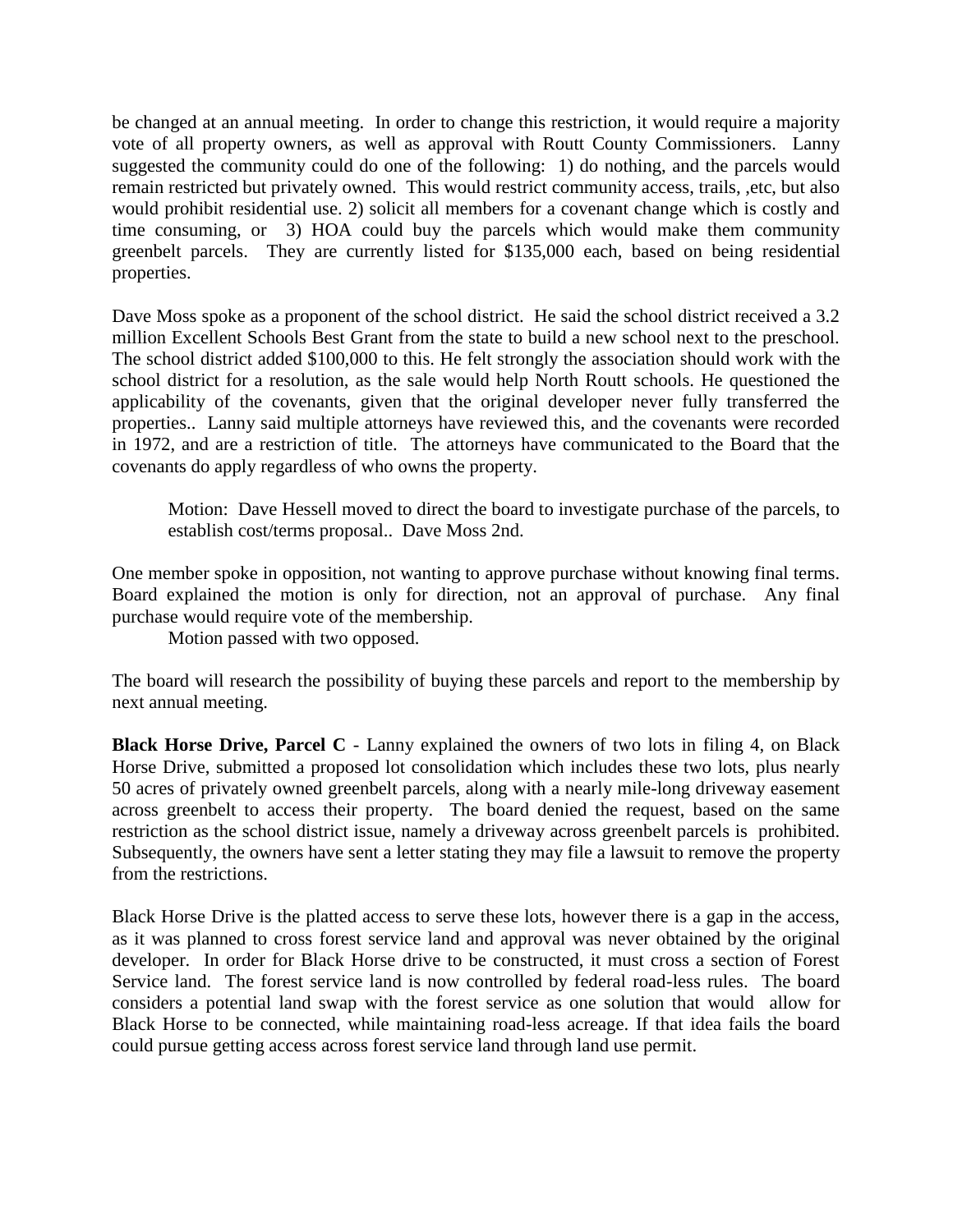One potential candidate of land for the swap would be using a portion of greenbelt parcel C., which is owned by Routt County. Lanny has talked to County Planning and the County Commissioners regarding Parcel C. They appear to be amenable to doing a land swap with the forest service with this parcel and/or transferring title of parcel C to the Association. Tom Sullivan, County Mgr is reviewing this. Members asked how this impacts the association, who the one owner is, and why is the Association doing this and not the developer. Lanny explained that there would be no cost for this to the Association, any significant cost would be assessed to the property owners in filing 4. Also, there is no requirement for the Association to do this, but as a response to the threat of legal action resulting in loss of greenbelt, it is prudent to investigate option for access. Also, we collect dues from property owners in filing 4, and the greenbelt issue and road access is a community responsibility. Dean Moss, lot 72, introduced himself and said he worked for the BLM in Meeker and dealt with these exchanges. There's a special land use permit that's given by the Forest Service. Lanny said they will investigate this but if there's any other way of obtaining access the USFS probably will not agree. The land swap would be the better way to go, as it maintains USFS road-less acreage, but can take years.

**Covenant Enforcement** - Tim Stone is the chair of the ECC but could not attend today's meeting. Lanny told the members that when everybody buys at WC they must abide by the covenants as well as pay dues, assessments. At last year's meeting the owners said they wanted the ECC to vigorously pursue covenant violations, and the Board has received emails requesting general enforcement, not just responding to complaints. The Board has sent letters and about 75% cooperate and take care of the issue. Some others argue and a few admit to being in violation but don't resolve the issue. The board gives owners 30 days to fix the problems. If they don't contact the board or fix the problem then the fines can begin. These fines are usually waived if the owner contacts the board. Lanny said some people feel that the Association cannot collect these fines. He explained that state law allows for foreclosure on unpaid dues but not fines. However, if there is a foreclosure on the dues and there are unpaid fines for the owner these fines can be included with the foreclosure. The court upholds these fines. Also, any unpaid fines can be collected at closing. Attorneys have provided court cases where HOAs have collected over \$30,000 in daily fines at closing of a property.

Stan Wagoner spoke to the members complaining that he received a \$9,000 fine from the ECC, stating he was fined for a fence he built. He has a fence and two fuel tanks that must be buried or enclosed and 12 snowmobiles on his property. He has 2 Akita's that have been vicious towards other dogs and made a large enclosure on his property. He complained that the HOA put a fence on the back of his property.

Lanny responded that the board enforces the covenants. Stan built the fence without ECC approval, as required by the covenants. His dogs must be contained but he's in violation of the covenants. There is no stipulation that owners of vicious dogs do not have to abide by the covenants. Lanny explained he was not fined \$9000 for the fence, but for refusing to address the issue for more than a year. Fines are \$25/day until the problem is resolved. Stan never did anything to address these issues. The fine has been for the last year, after giving 6 months to address the problems. Stan said his snowmobiles are for a business but Lanny stated that the covenants require strictly for residential use only, and the 12 snowmobiles were for business use. When Stan moved in he tore up his land with the snowmobiles, equipment, etc. Stan admitted it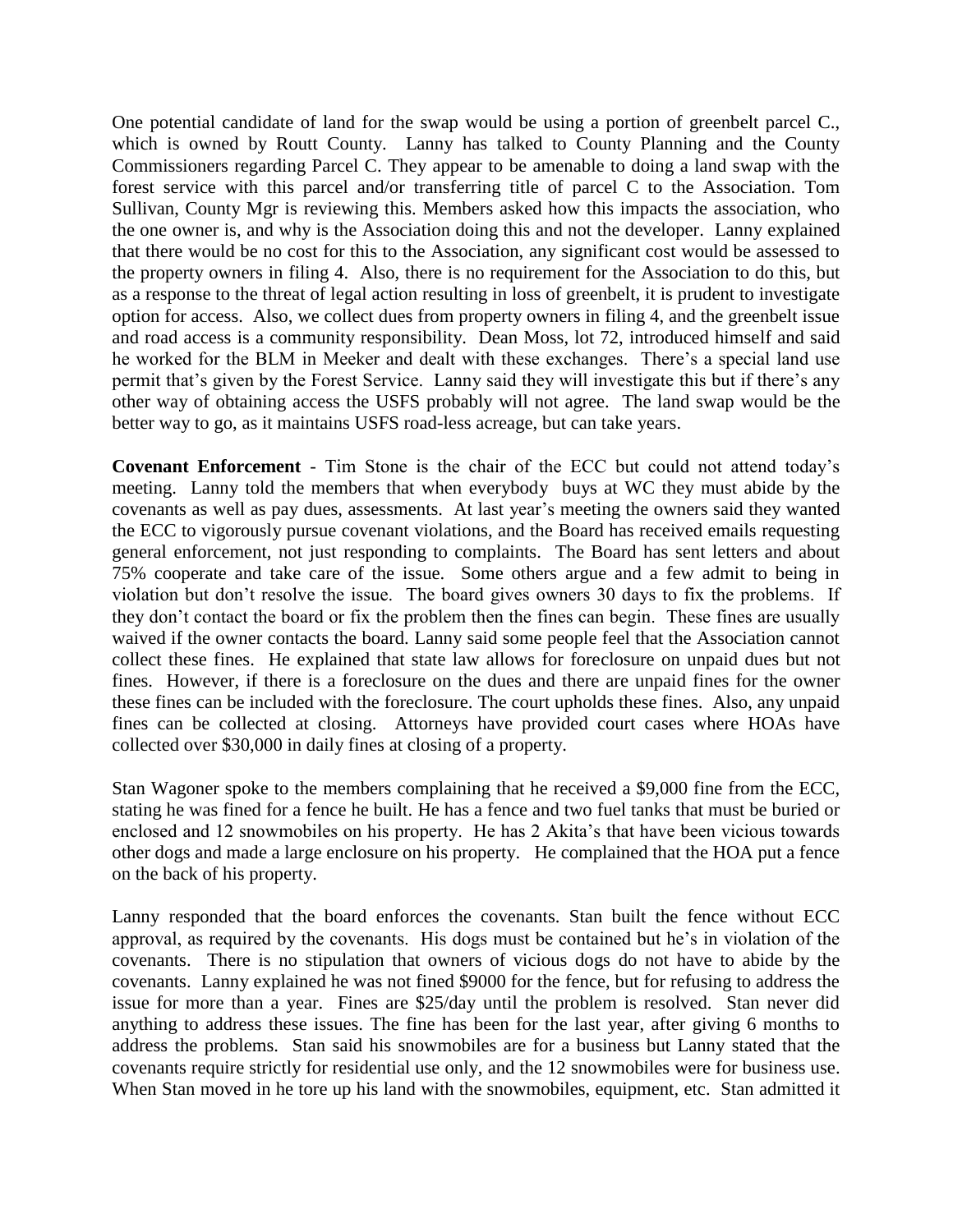was a mess. Pat Aiello said it makes no difference if an owner has dogs, snowmobiles etc. However, all owners must abide by the covenants. The owner needs to figure out how to contain his dogs without fences, etc. Rusty Baker asked about the size of the tanks. Stan said a 500 gallon propane and 500 gallon diesel. Rusty stated that the diesel needs protection around it to prevent contamination of the ground water supply.

Dave Kliewer told the members that there is one special page on the web site that speaks to the covenants. Some owners spoke and whereas, they agreed that the covenants should be upheld they asked to not have one zealous board member going after these covenant violations. Lanny said it is a difficult balance and asked what the membership wanted the ECC to do. Members agreed that the covenants must be upheld and enforced. Lanny explained that there is one board member as the liaison to the ECC.

**Pine Beetle Infestation Projects** - Lanny explained that Susan Marshall chaired this project but was not in attendance. John Twitchell spoke as a Forest Service agent. He said Mark Cahur is coordinating this project and should start by 9/15. Since it is a roadless project they are having problems. The area of concern is off of Golden Tide. If the project doesn't start by 9/15 it will be next year. Bob Hulton expressed concern about the impact on subdivision roads. John explained that the forest service contracts with independent contractors and they pay for the roads impact. John also said he met with the BLM and that possibly next spring they'll have a proposal for the subdivision to look at regarding dead trees on other side of the subdivision. Lanny said that if anyone had questions about the project to please contact Susan Marshall. One member asked about dead trees on private property. Lanny referred to the minutes two years ago that spoke to defensible space and removal of trees.

## **By-law revisions** –

1) Quorum-This revision would allow for the 50 people needed to include proxies.

Motion: Dave Moss moves to accept this revision. Frank Major 2nd. Motion passed with one opposed vote.

2) Date of Mtg-By laws state meeting must be in July or August. Revision would allow flexibility to have annual meeting.

Motion: Pat Aiello moved to improve the resolution. Connie Myers 2nd. All approve.

## **Next year's meeting date**:

Motion: Dennis Lodwick moves to have the 1st Saturday after Labor Day. Mike Baldwin 2nd. All approve.

## **Election of Board of Directors:**

Nominations from the floor were for Dennis Lodwick, Stan Wagoner and Rusty Baker. Only two positions were contested. They are as follows.

The Classes and term limits needed:

A-3 year Tim Stone, Dennis Lodwick